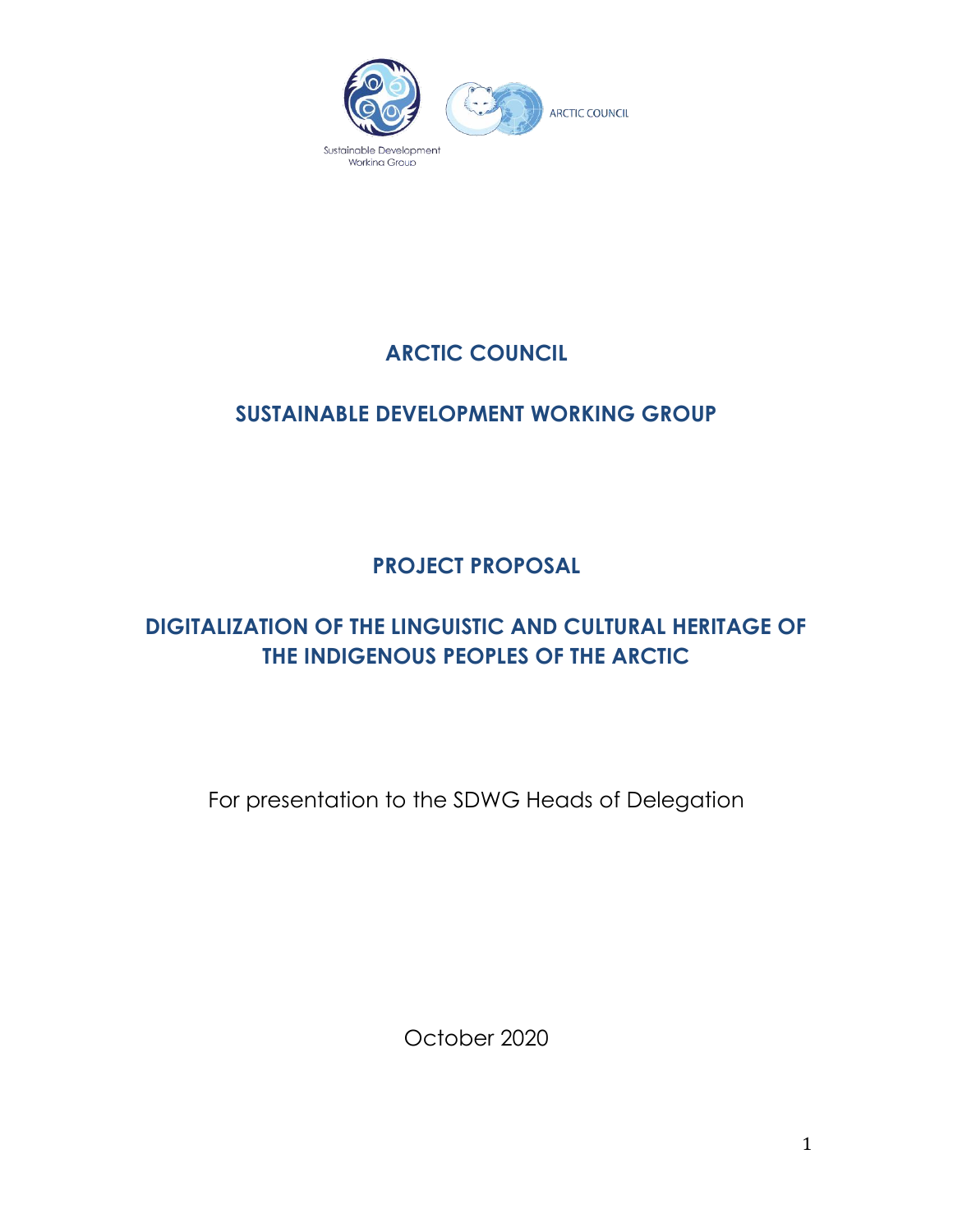

**Project Title: '**Digitalization of the Linguistic and Cultural Heritage of Indigenous Peoples of the Arctic' (Short title: DLCH)

**Lead Country/Project leader(s):** Russian Federation

**Co-lead Partner/ Supporting Countries and PPs:** RAIPON

Norway (TBC), Iceland (TBC), Finland (TBC), Canada (TBC), USA (TBC), Sweden (TBC), Denmark (TBC), AIA (TBC)

**Project leader:** PhD Anatoly Zhozhikov and co-leader Msc Svetlana Avelova, UNESCO Chair, M.K. Ammosov North-Eastern Federal University

## **Relationship to other AC Working Groups:**

#### **Observes:**

Association of World Reindeer Herders (WRH)

IASSA, ARCTICenter

#### **Partners:**

UArctic EALAT Institute at International Centre for Reindeer Husbandry

Arctic Portal

Arctic Center at the University of Lapland

## **Total Cost of Project (Russia):**

Sum costs (4 years):

Approx. 100 000 USD

Funding:

M.K. Ammosov North-Eastern Federal University Republic of Sakha (Yakutia) budget 80000 USD **Other national funding:** Under application

## **Objective of Project**

The *Arctic Council DLCH Project* is focused on preserving and developing Indigenous languages, traditional knowledge and cultures of the Arctic Indigenous peoples including food heritage as a foundation for diversification of local economies and new approaches to adapt to Arctic change. The *Project* envisages wide use of modern digital technologies, creation of a GIS map and Arctic Indigenous peoples' knowledge database on a uniform multilingual portal, [www.arctic-megapedia.com.](http://www.arctic-megapedia.com/) The *Project* will provide access to information, promote better understanding and facilitate adaptation to Arctic changes based on the knowledge and resources of affected communities and peoples.

#### **Rationale**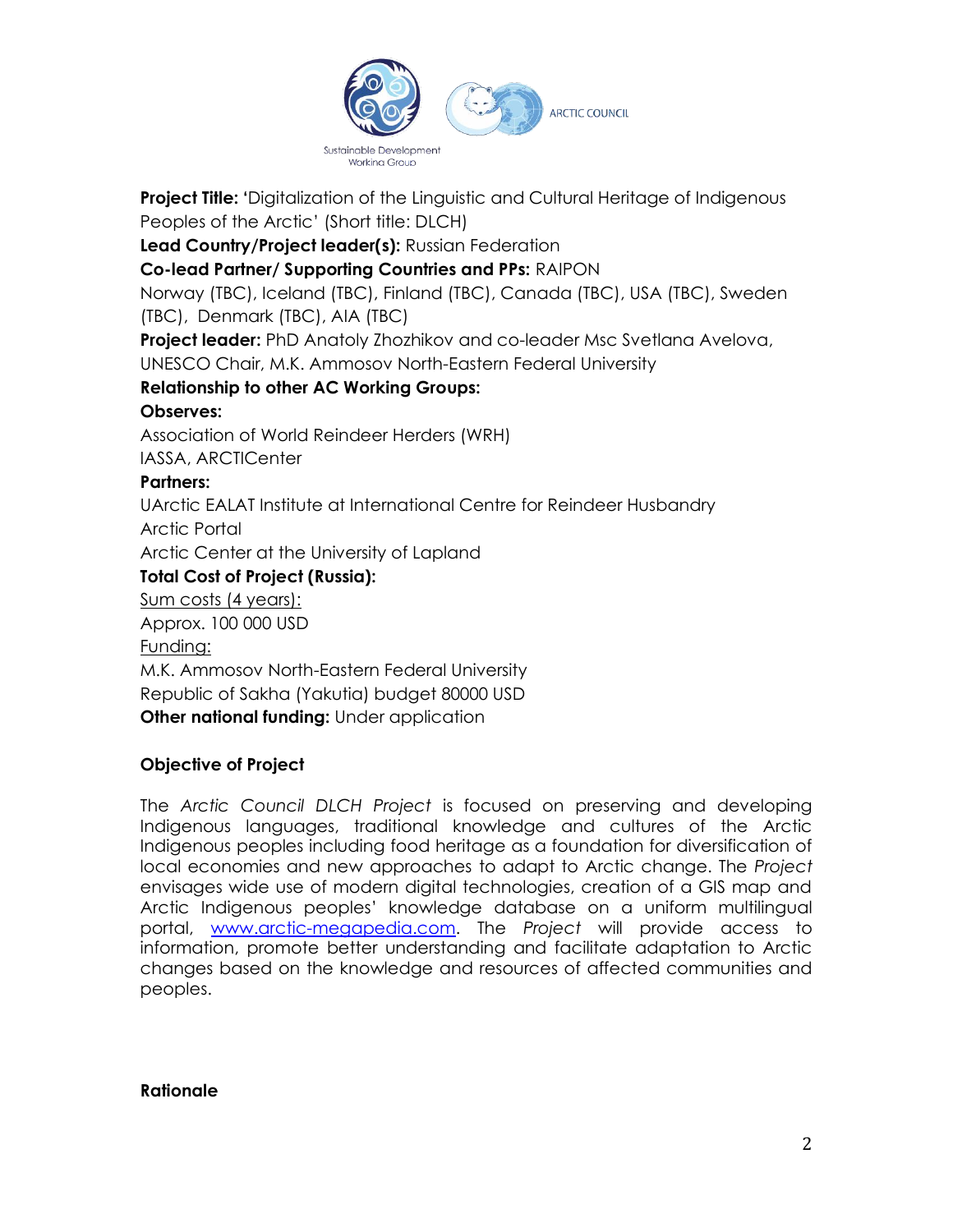

The D*LCH Project* is supporting the Arctic Indigenous peoples, which could contribute to the digitalization of their linguistic, food and cultural heritage. Arctic Indigenous peoples will be represented on a unified online portal. Using the information available on the portal, the Arctic Indigenous peoples will be able to learn from and adapt the experience of peoples living in similar conditions. The *Project* will also highlight the methods for engaging Indigenous youth and co-producing traditional Indigenous knowledge with science<sup>1</sup> .

The D*LCH Project* will also target the extension and development of the 'Preservation and development of languages and cultures of the smallnumbered Indigenous peoples of the North on digital media and in Cyberspace' project led by the UNESCO Chair of the North-Eastern Federal University together with the leading scientists of the Institute for Humanities Research and Indigenous Studies of the North of the Siberian Branch of the Russian Academy of Sciences<sup>2</sup> . The implementation of the *Arctic Council DLCH Project* will be continuously

reviewed and discussed at the international Northern Sustainable Development Forum held annually in Yakutsk.

The *Arctic Council DLCH Project* will be directly linked to the 'Arctic Indigenous languages and revitalization' project, an online educational resource hosted by the University library in Tromsø and Bodø in Norway and the NEFU UNESCO Chair funded by UArctic Norway. The Indigenous Peoples' Secretariat will coordinate the feedback received after the first draft of the language map has been on display at the 'Ságastallamin – Telling the Story of Arctic Indigenous Languages' exhibition. The purpose is to finalize a comprehensive circumpolar GIS map of the Arctic Indigenous languages to be used as an open online resource for education and research on a uniform multilingual portal of the Arctic Indigenous Peoples, [www.arctic-megapedia.com,](http://www.arctic-megapedia.com/) which will become a part of the *Arctic Council DLCH Project*.

Developing prototypes for machine translation between two Sámi languages are important for the future preservation and use of Indigenous languages<sup>3</sup>. Building an open-source development infrastructure for language technology projects has been pioneered in Giellatekno & Divvun language technology resources<sup>4</sup> . The *DLCH* project will seek to promote new technologies in machine translation and promote projects to implement these technologies in preservation and development of other Arctic indigenous languages.

The *Arctic Council DLCH Project* will hold an international seminar on intellectual property rights related to languages, traditional knowledge and innovation in cooperation with WIPO, UNESCO Norway and Indigenous Peoples organizations in

<sup>3</sup> Moshagen, Pirinen, and Trosterud, 2013

<sup>1</sup> Magga et.al, 2011; Eira I., 2012

<sup>2</sup> Zhozhikov A.V., Timofeeva-Tereshkina O.F. About the project of digitalization of languages and culture of Indigenous peoples of the Arctic // Indigenous languages as a factor of the Arctic sustainable development. – 2018 – Yakutsk. 356-359 pp.

<sup>4</sup> Tyers, Wiechetek, and Trosterud 2009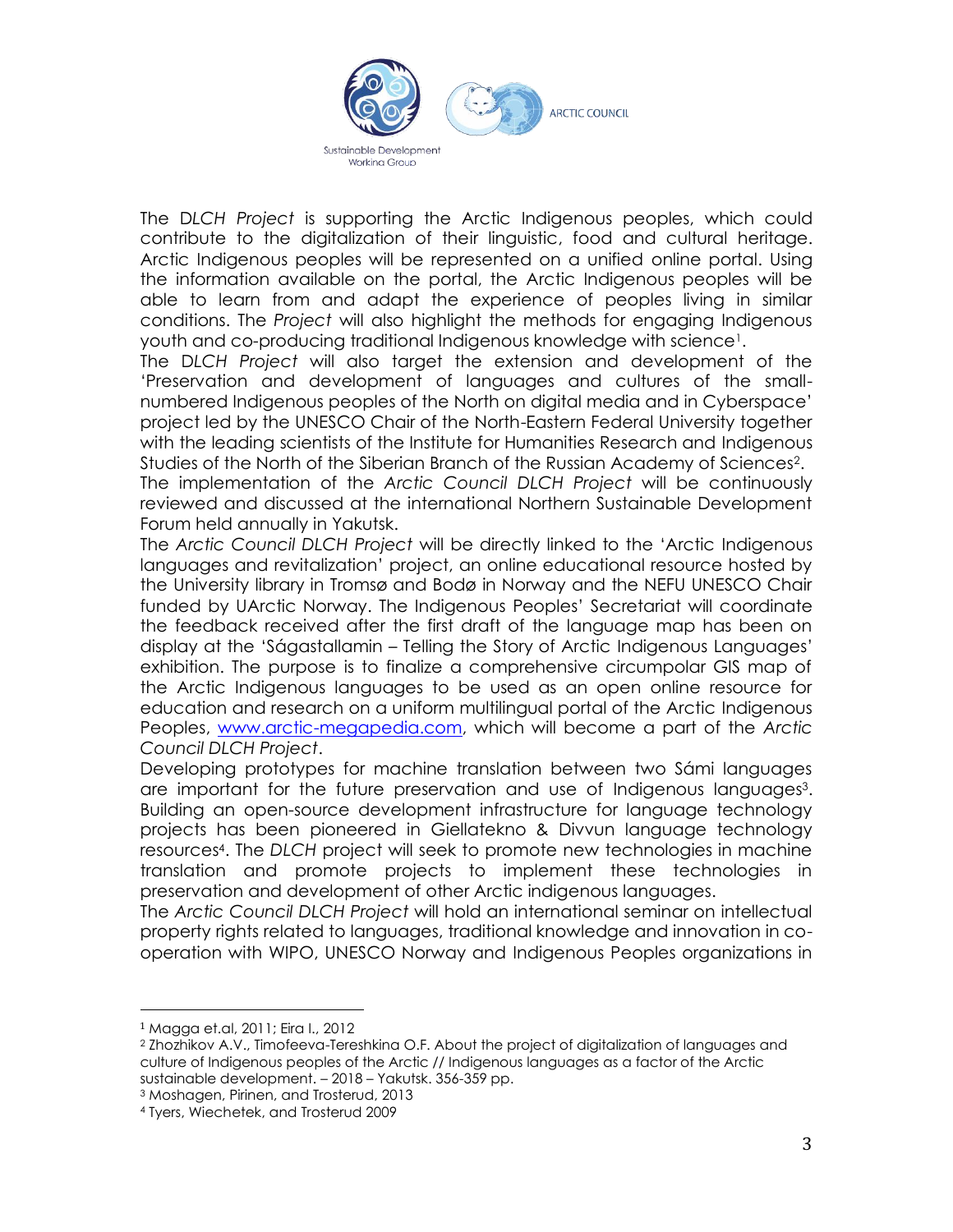

Kautokeino, Norway. The outcome of the seminar will serve as a major delivery to the Arctic Council.

#### **Alignment with Arctic Council work:**

The Project aims to establish an international multicultural internet portal on the language, culture and food heritage of the Indigenous peoples of the Arctic.

The D*LCH Projec*t is aligned with the thematic areas of the Sustainable Development Working Group (SDWG) as reflected in its Strategic Framework. It will also become a contribution to the major goals of the Arctic Council SDWG and deliverables of the Russian chairmanship in the Arctic Council (2021-2022).

The *Project* is also in line with the international initiatives on multilingualism in the world (proclamation by the UN General Assembly of an international year of Indigenous Languages (IY2019) and the International Decade of Indigenous Languages (2022-2032).

The *Arctic Council DLCH* project follows the Indigenous Peoples' cultural heritage and digitalization guidelines provided by the Finnish Sámi Parliament and Norwegian Sámi Parliament. The outcome of the '[Digital Access to Sámi](https://digisamiarchives.com/)  [Heritage Archives](https://digisamiarchives.com/)' project will be implemented in the current digitalization project. Each Indigenous peoples' organization will be consulted before publishing of their cultural or linguistic heritage/knowledge since the final decision-making power on intellectual property rights is in their hands.

The *Arctic Council DLCH Project* will follow the following [recommendations](https://sametinget.no/_f/p1/i47deed77-aebb-4ab5-b40c-48fdfb764b26/report-workshop-on-sami-intangible-cultural-heritage-nov-2019-1.pdf) from and the [ethical guideline](https://www.diva-portal.org/smash/get/diva2:1445649/FULLTEXT01.pdf) from Sámi/Indigenous stories/storytelling.

## **Background**

In 2013, the D*LCH Project* was presented at the VIIth Congress of Indigenous Peoples of the North, Siberia and the Far East in Salekhard arousing great interest and support. In April 2013, the Arctic Indigenous peoples' multilingual portal [www.arctic-megapedia.ru](http://www.arctic-megapedia.ru/) received the Far East Internet 'Sterkh' Award as the 'Best non-profit thematic project in the Far East'. Since 2014, the project expanded over the entire Far East organizing expeditions to collect material in Chukotka (Chukchi, Inuits), Kamchatka (Koryak, Itelmen), and Khabarovsk Region (Nanai, Negidal, and Udegei People). The collected material is used to:

- 1. Create digital educational multimedia DVDs about the languages and cultures of Indigenous peoples, including digital language maps.
- 2. Create an open multilingual [portal](http://www.arctic-megapedia.ru/) about the Indigenous peoples including the Indigenous food heritage.
- 3. Disseminate the traditional knowledge of Indigenous peoples for educational and communication purposes.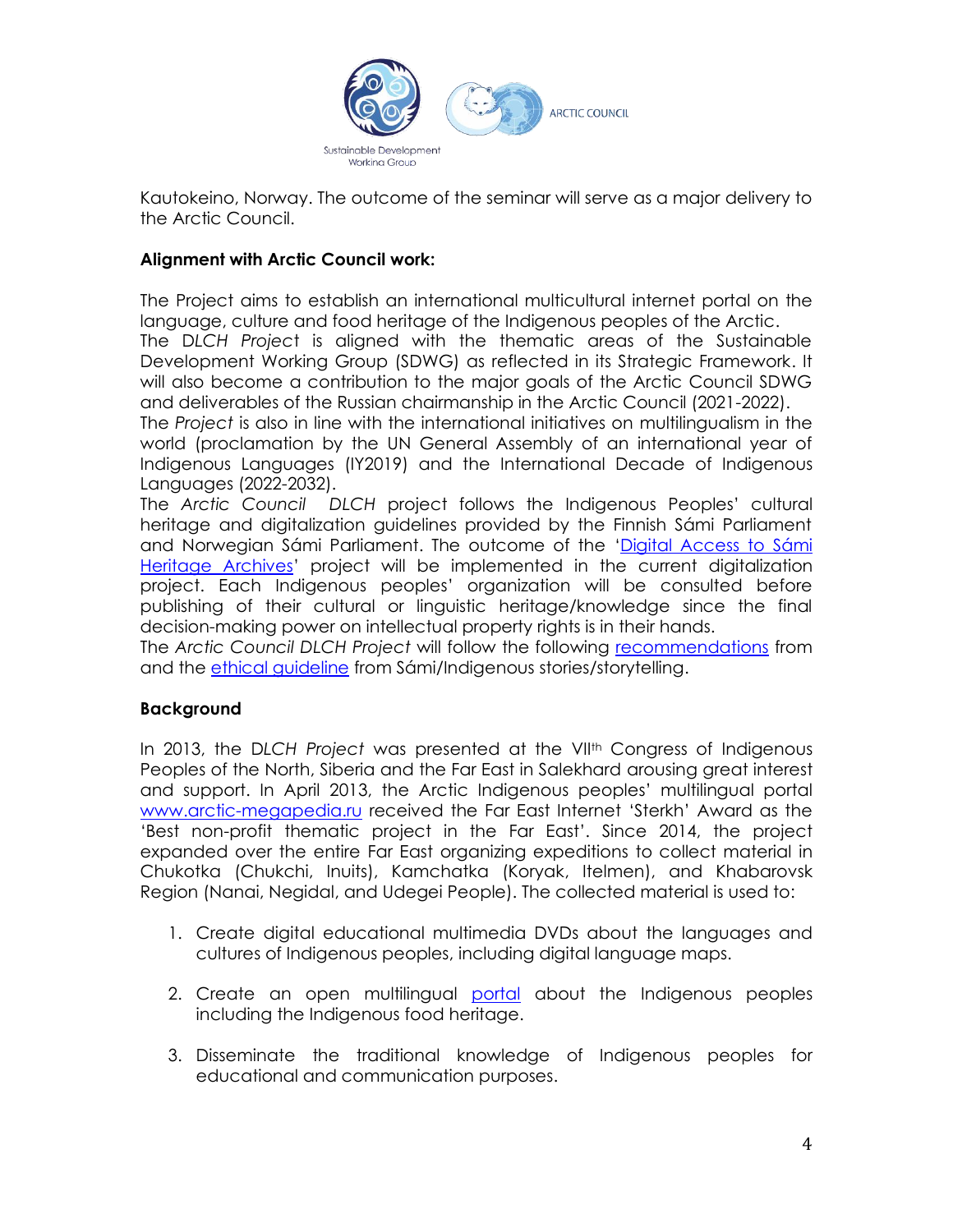

The significance of the D*LCH Project* lies in the digital preservation of the languages and culture of the Arctic Indigenous peoples, for example, those of the Forest Yukaghirs with only 2-3 full-fledged native speakers. The obtained material is available online and used to teach the Yukaghir language increasing the number of native speakers among young people. Digital cultural heritage will include information resources on language and culture, both created as a result of digitization in traditional media, and materials immediately created in digital form.

#### **Partners' contributions toward the Project**

The D*LCH Project* will involve organizations from the Arctic Council member states: Norway, Iceland, Finland, Sweden, USA, Canada, Denmark, and Russia. Their participation is in line with the objectives of this *Project*, as Indigenous and Arctic peoples of the Arctic live in their territories.

The Project provides for the participation of the Arctic states and Indigenous organizations. Each country participating in this *Project* will be able to freely manage information resources created in their country, as well as get free access to similar resources created by other Arctic countries.

NEFU UNESCO Chair together with Norwegian and Finnish researchers have become a co-executor of the following grant projects:

- 1. 'Arctic Indigenous languages and revitalization: an online educational resource' hosted by the University library in Tromsø and Bodø in Norway. The main result of the project – a peer-reviewed comprehensive circumpolar GIS map of Arctic Indigenous languages will contribute to the D*LCH Project*.
- 2. 'Feasibility study on co-production of knowledge between researchers and Indigenous communities for climate change adaptation' implemented jointly by scientists from Norway, Finland and Russia through the grant of the Nordic-Russian Cooperation Program in Higher Education and Research and coordinated by the International Centre for Reindeer Husbandry. This part of the project will hold a seminar on Indigenous peoples' intellectual property rights.
- 3. 'Indigenous Food Innovation Enhanced' project led by the Nord University Business School and International Centre for Reindeer Husbandry in Norway. The project is part of the Arctic Council EALLU Arctic Change, Indigenous Youth and Food Culture project. It is part of the Arctic Council Arctic Food Innovation Cluster (AFIC).
- 4. 'Human Adaptation in the Changing Arctic' network established by NEFU UNESCO in 2019. The project is focused on human adaptation in the Arctic for various sciences: climate, environmental, sociological, cultural and language studies. Its main goal is to study traditional, local and scientific knowledge to develop scientifically based adaptation solutions for the Indigenous population of the Arctic.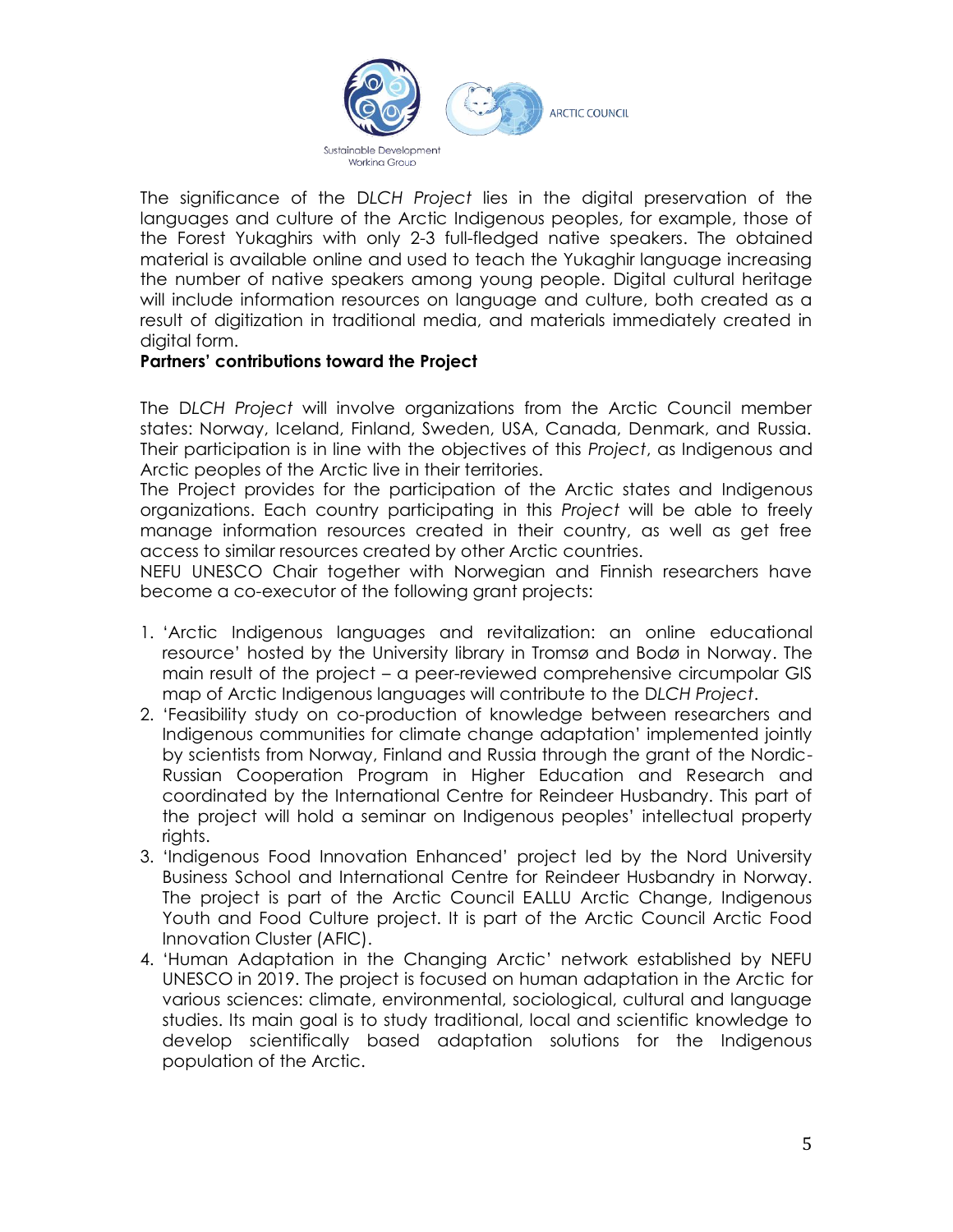

- 5. A grant from the Ministry for the Development of the Arctic and the Affairs of the Peoples of the North of the Republic of Sakha (Yakutia) to support the *Arctic Council DLCH Project*.
- 6. *The Arctic Council DLCH Project* will coordinate its work with professor Trond Trosterud, UIT The Arctic University of Norway and Dr Jargal Badagarov, Ulan Ude University Buriatia to promote activities on developing prototypes for machine translation between different Indigenous languages. The seminar on the relevant theme will be delivered as the outcome of the D*LCH Project*.

## **Project Activities**

- Form an international team of contributing participants from Arctic states;
- Study best practices for preservation of the linguistic and cultural heritage of the Arctic Indigenous peoples;
- Interview and record native speakers of the Arctic Indigenous languages and keepers of traditional Indigenous cultures;Collect materials from public and private archives on linguistic, cultural, historical and food heritage;
- Involve Indigenous youth in research work to preserve linguistic and cultural heritage;
- Present the Arctic Indigenous peoples on the Arctic multilingual Internet [portal](http://www.arctic-megapedia.com/) and create a structured knowledge base for preservation and development of language, their original culture and traditional way of life using GIS technologies;
- Develop GIS maps of Arctic Indigenous languages;
- Hold a seminar on the Arctic Indigenous peoples intellectual property rights;Hold a seminar on Building an open-source development infrastructure for language technology.

## **Timeframe and Project Completion**

## **January-December 2021**, **preparatory phase - Platform Design and Organization**

This phase would involve searching for financial support and organizing of a temporary working group to coordinate, distribute and communicate at the international and national levels. Organization of international seminars and consultations for the experience and best practices sharing of linguistic and cultural heritage in the Arctic countries participating in the *Project*. Development of a new web-design and structure of the platform. Start of expeditionary work.

## **January 2021 - December 2023**, **main phase - Data Collecting and Content Creation**

Obtaining financing. This phase will focus on bringing international academic expertise in documenting the languages and cultures of the Indigenous peoples as well as carrying out expeditions to areas of Indigenous Peoples residence and organizing community-based seminars and workshops there. This stage will also include analyzing, generalizing, systematizing, digitalizing, and processing of the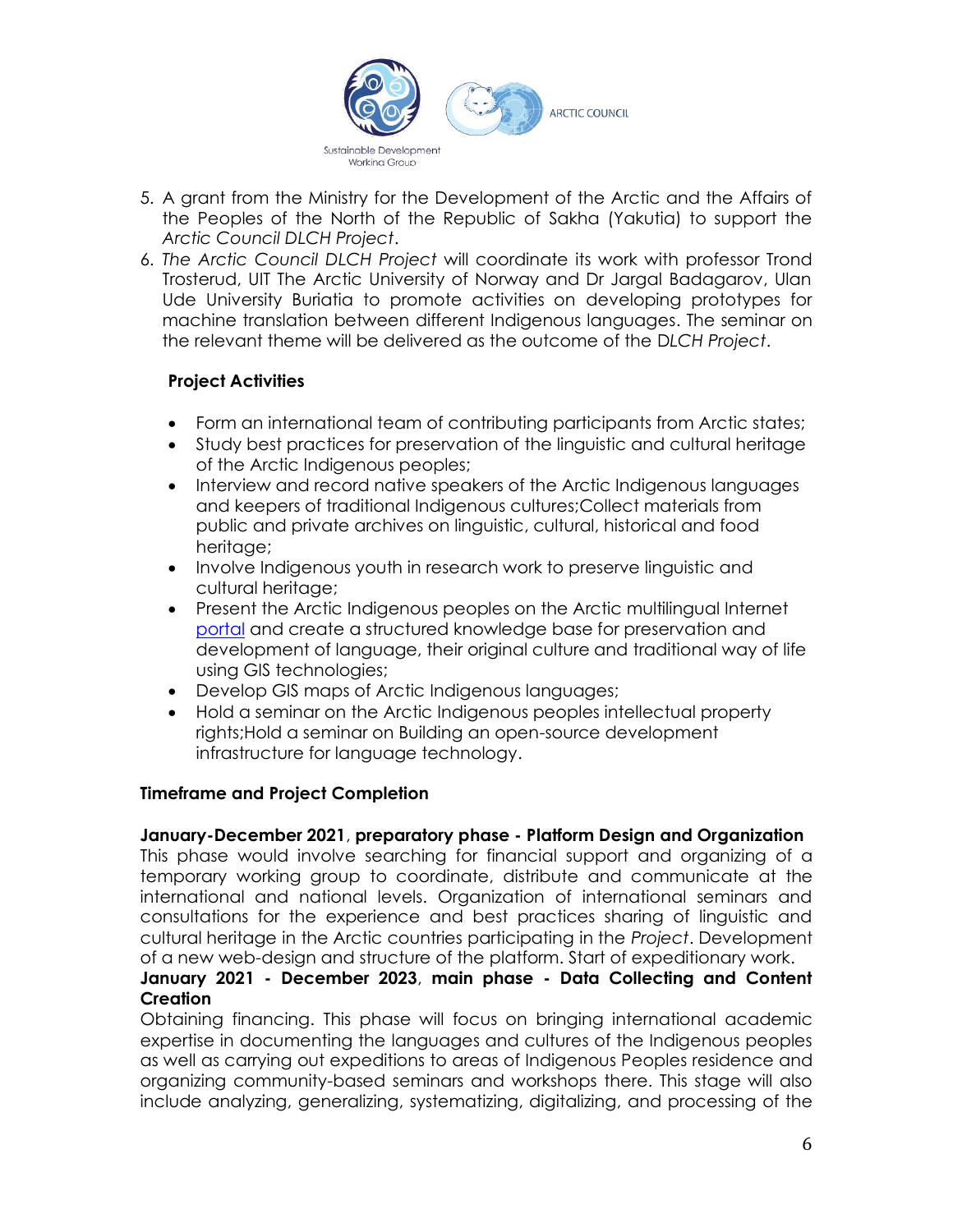

collected data, as well as creating 3D models of cultural and historical objects. Adding content to the portal. Organizing seminars as stated in the *Project* objectives.

#### **January - December 2024**, **final phase - Maintaining the Platform and Disseminating Results**

Communication and presentation of the *Project* results. Completion of the final *Project* report. Maintaining the user-friendly and easily accessible portal.

## **Anticipated Outcomes**

- 1. Compiling an invaluable digital collection of the Arctic Indigenous languages and cultures;
- 2. Representing all the Arctic Indigenous peoples on the Arctic multilingual Internet portals: [www.arctic-megapedia.com,](http://www.arctic-megapedia.com/) [www.arcticportal.org,](http://www.arcticportal.org/) [www.arctic-council.org](http://www.arctic-council.org/) and other relevant websites;
- 3. Promoting the traditional Indigenous culture online, transferring traditional Indigenous knowledge to the youth and engaging youth in science and research, facilitating educational activities for teaching native languages and culture of the Arctic Indigenous peoples, preserving and developing their language and culture;
- 4. Creating a unified structured knowledge base and platform for Arctic Indigenous peoples, which will allow to learn from each other, preserve and develop their languages, cultures and traditional way of life;
- 5. Establishing a multicultural environment for communication between peoples living in the Arctic;
- 6. Utilizing digital technologies to train future personnel for the Arctic regions, taking into account the nomadic lifestyle.
- 7. Expanding 'Arctic Indigenous languages and revitalization: an online educational resource' project through the methodic peer-review process on the first draft map together with partner organizations.
- 8. Developing GIS maps of the Arctic Indigenous languages;
- 9. Conducting a seminar on the Arctic Indigenous peoples' intellectual property rights;
- 10. Conducting a seminar on Building an open-source development infrastructure for language technology

## **Project Deliverables**

As the outcomes of the D*LCH Project* the proposed program of activities will have delivered:

- Online knowledge database and platform that provides access to the digital materials of the Indigenous languages, cultural and food heritage
- Reports on the stages of the *Project*;
- Recommendations for the Arctic Council on the preservation of linguistic heritage and culture of the Indigenous peoples of the Arctic;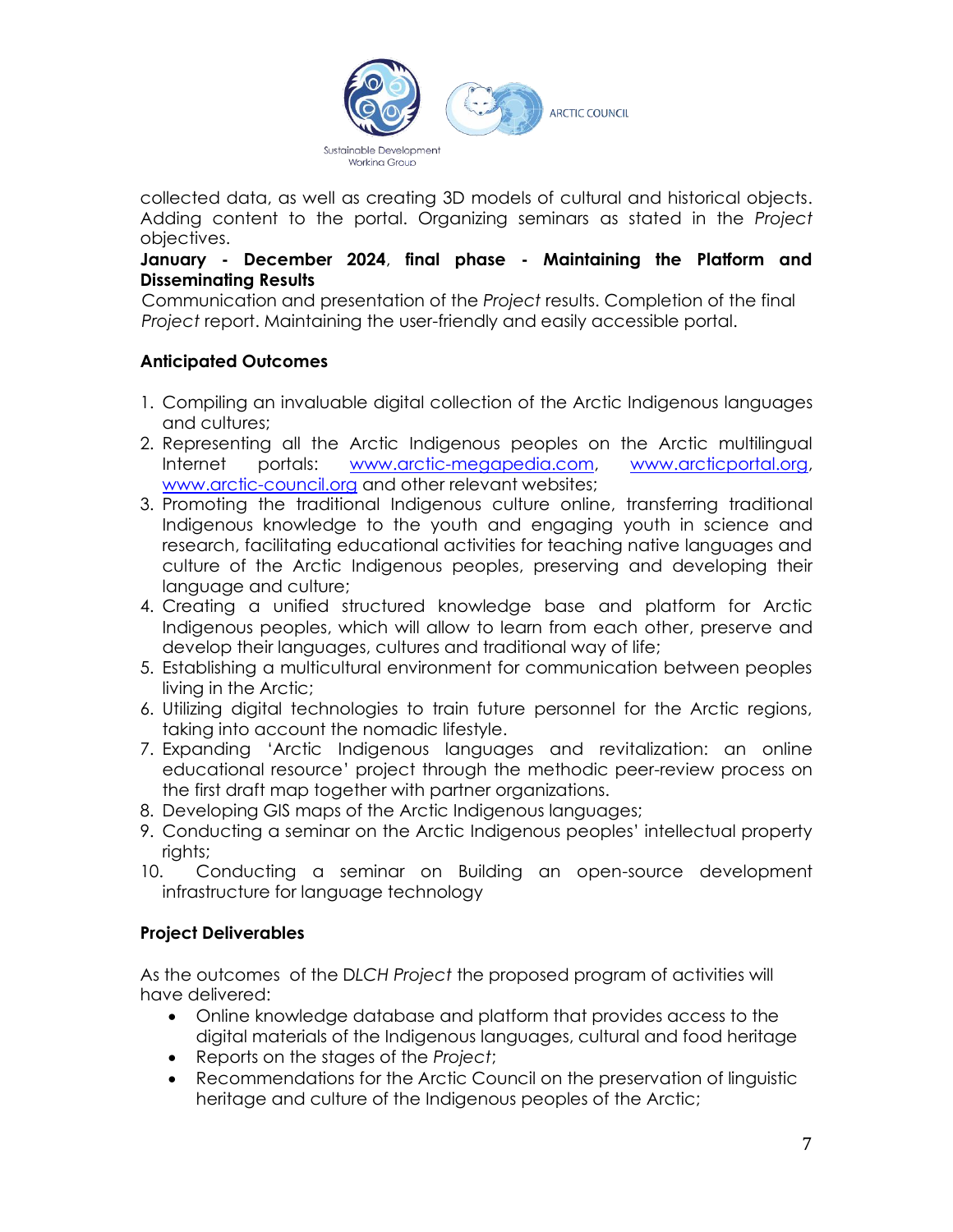

- Community-based seminars and workshops;
- GIS maps of the Arctic Indigenous languages;
- 3D models of cultural and historical objects.

After the support from the Arctic Council SDWG is finalized, the project will be supported by the Government of the Russian Federation, the Government of the Republic of Sakha (Yakutia), the interested Arctic states, M.K. Ammosov North-Eastern Federal University, the Association of Indigenous Peoples of Russia and the Republic of Sakha (Yakutia), the Northern Forum and other structures and stakeholders involved in the Arctic and preservation of linguistic and cultural heritage.

#### **Communications**

The *Project* is aimed at a broad target group - Indigenous peoples living in the Arctic, Indigenous youth, as well as on individuals who study Indigenous languages, cultures and traditional way of life. The Indigenous peoples of the Arctic live throughout the Arctic, have different nationalities, languages and distinctive cultures, but they do face common challenges and threats caused by climate change and globalization in small Arctic communities. We believe that the D*LCH Project* can help to level up existing inequalities related to the creation and dissemination of locally relevant information as well as educational and cultural activities in Indigenous languages.

These are harsh climatic conditions, sparsely populated, inaccessible and similar traditional life activities (reindeer husbandry, hunting and fishing). As a result of the *Project*, the Indigenous peoples of the Arctic will benefit in many ways, especially in revitalization and preservation of their languages, cultures and traditional lifestyles, which will ultimately contribute to the sustainable development of their people, as well as to the development of the Arctic with their knowledge and experience. Arctic indigenous youth will gain their native languages and cultures and will be engaged in science and indigenous knowledge development. Results of the project also could be used in educational purposes.

The Arctic Council SDWG can communicate information about the goals and objectives, implementation strategies and final results of this *Project* to the wider community of the Arctic Council, supporters, beneficiaries and residents of the Arctic through the media, as well as through the Arctic multilingual portal [www.arctic-megapedia.ru](http://www.arctic-megapedia.ru/) and partner portals and communication channels, on which all information on this *Project* and all the challenges of the Indigenous peoples of the Arctic will be collected and displayed.